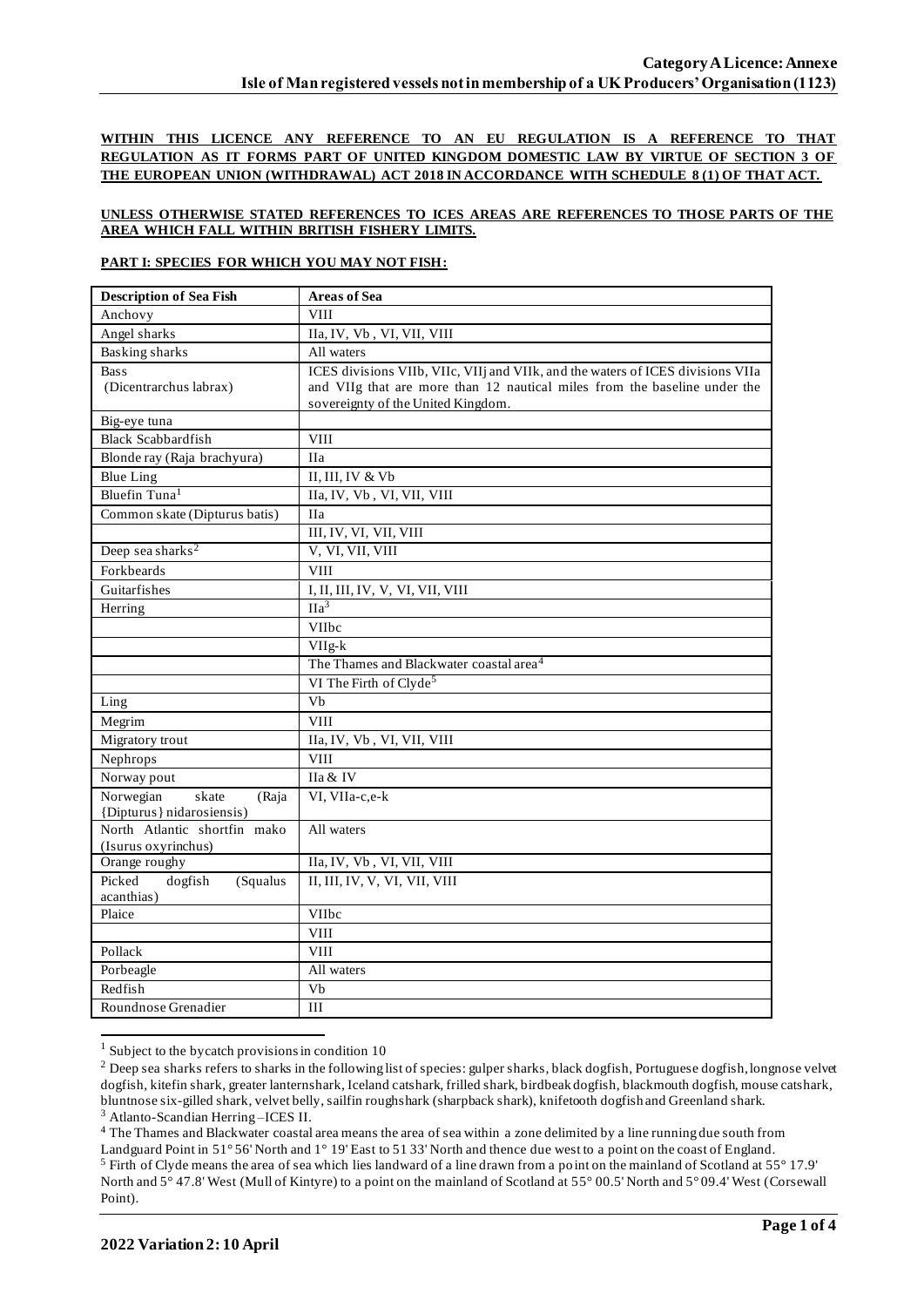## **Category ALicence: Annexe Isle of Man registered vessels not in membership of a UK Producers' Organisation (1123)**

| Salmon                                                 | IIa, IV, Vb, VI, VII, VIII                   |  |  |  |  |
|--------------------------------------------------------|----------------------------------------------|--|--|--|--|
| Sandeels                                               | Scottish Inshore Waters <sup>6</sup>         |  |  |  |  |
| <b>Skates and Rays</b>                                 | <b>VIII</b>                                  |  |  |  |  |
| Small-eyed<br>(Raja<br>ray<br>microocellata)           | IIa, IV, VIa, VIb, VIIa-c, VIIe and VIIh-k   |  |  |  |  |
| lanternshark<br><b>Smooth</b><br>(Etmopterus pusillus) | IIa. IV                                      |  |  |  |  |
|                                                        | I, V, VI, VII, VIII                          |  |  |  |  |
| Sole                                                   | <b>VIIbc</b>                                 |  |  |  |  |
|                                                        | <b>VIII</b>                                  |  |  |  |  |
| Starry Ray (Amblyraja radiata)                         | IIa, IIIa, IV, VIId                          |  |  |  |  |
| Thornback ray (Raja clavata)                           | <b>IIIa</b>                                  |  |  |  |  |
| Tope shark (Galeorhinus galeus)                        | When taken with longlines in IIa, IV; and in |  |  |  |  |
|                                                        | I, V, VI, VII, VIII                          |  |  |  |  |
| Undulate Ray (Raja undulata)                           | VI                                           |  |  |  |  |
| White sharks                                           | IIa, IV, Vb, VI, VII, VIII                   |  |  |  |  |
| White Skate (Rostroraja alba)                          | VI, VII, VIII                                |  |  |  |  |
| Whiting                                                | <b>VIII</b>                                  |  |  |  |  |

## **SPECIES FOR WHICH YOU MAY NOT FISH CONTINUED**

| <b>SPECIES</b>            | <b>SEA AREAS</b>                           |  |  |  |
|---------------------------|--------------------------------------------|--|--|--|
|                           |                                            |  |  |  |
| <b>Blue Whiting</b>       | IIa, IV, Vb, VI, VII, VIIIabde             |  |  |  |
| Boarfish (Capros aper)    | VI, VII, VIII                              |  |  |  |
| $\overline{\text{Cod}}$   | VI, Vb                                     |  |  |  |
| Haddock                   | IV, IIa                                    |  |  |  |
|                           | VIb                                        |  |  |  |
| Horse Mackerel            | IVb, IVc and VIId                          |  |  |  |
|                           | IIa, IVa, VI, VIIa-c, VIIe-k, VIIIabde, Vb |  |  |  |
| Mackerel                  | IIIa & IV: IIa, IIIbcd                     |  |  |  |
|                           | VI, VII, VIIIabde, Vb, IIa                 |  |  |  |
| Plaice                    | IV; IIa                                    |  |  |  |
| Saithe                    | IIIa & IV; IIa, IIIbc                      |  |  |  |
|                           | VI, Vb                                     |  |  |  |
| Sandeels                  | IIa & IV (including all management areas)  |  |  |  |
| <b>Skates and Rays</b>    | IIa and IV                                 |  |  |  |
|                           | VIa-b & VIIa-c, e-k                        |  |  |  |
|                           | <b>VIId</b>                                |  |  |  |
| Sole                      | II & IV                                    |  |  |  |
|                           | VIIfg                                      |  |  |  |
|                           | VIIh, j, k                                 |  |  |  |
| Tusk                      | IV                                         |  |  |  |
|                           | Vb, VI, VII                                |  |  |  |
| Whiting                   | VI, Vb                                     |  |  |  |
| <b>Black Scabbardfish</b> | Vb, VI, VII                                |  |  |  |
| <b>Blue Ling</b>          | Vb, VI, VII                                |  |  |  |

## **Part II: QUOTA LIMITATIONS OF TAC STOCKS**

<sup>&</sup>lt;sup>6</sup> "Scottish inshore waters" means the sea adjacent to the coast of Scotland and to the landward of a limit of 6 nautical miles from the baseline from which the territorial sea is measured, up to the mean high water mark of ordinary spring tides.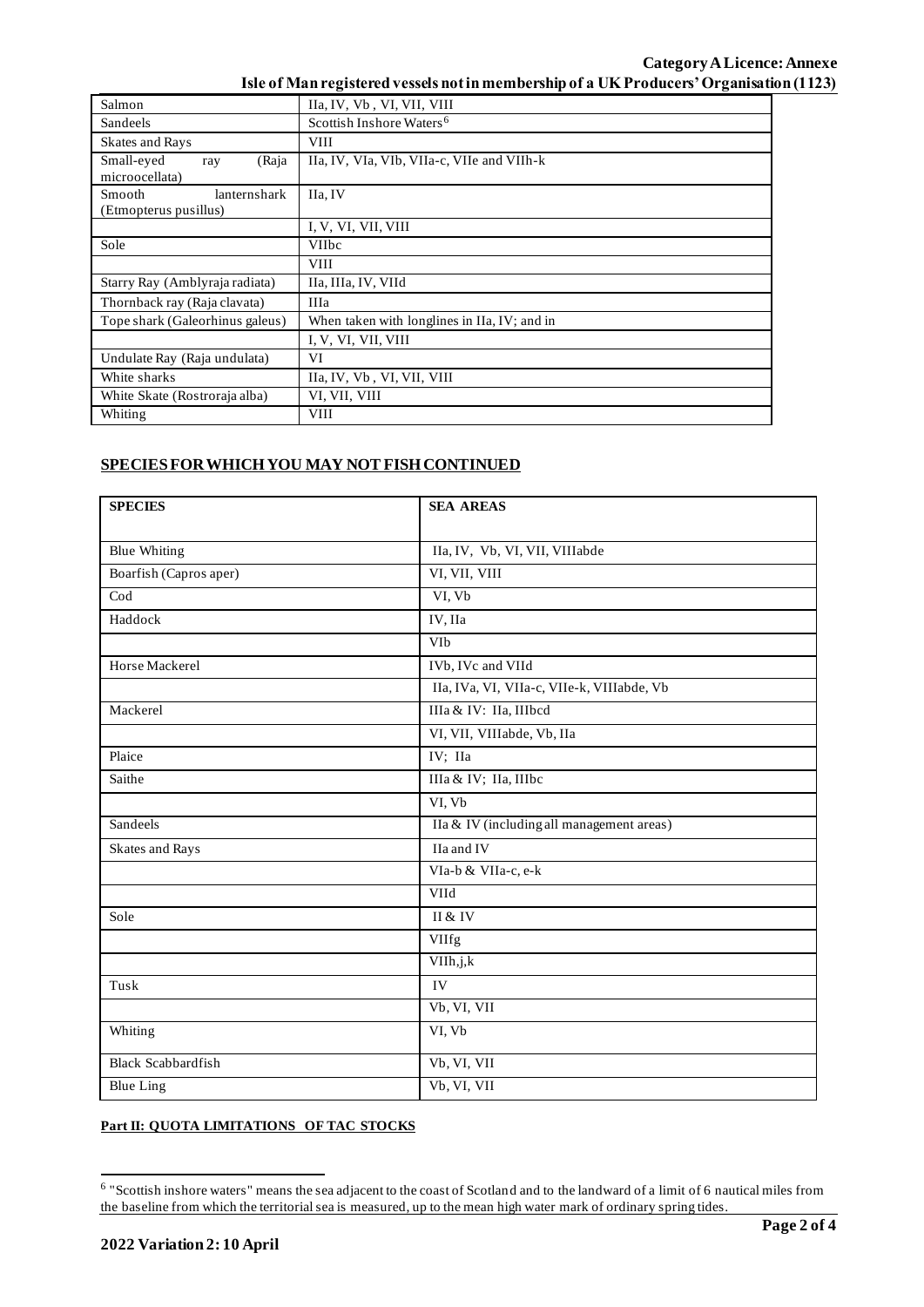# **LICENCE HOLDERS ARE REMINDED THAT QUOTA LIMITS ARE IN LIVE WEIGHT.**

For the conversion factors that apply see the bottom of this Annexe.

| <b>TAC SPECIES</b>      | <b>SEA AREA</b>              | QUOTA LIMIT/MONTH (UNLESS<br><b>OTHERWISE STATED)</b>                                                                                   |  |  |  |  |
|-------------------------|------------------------------|-----------------------------------------------------------------------------------------------------------------------------------------|--|--|--|--|
| Anglerfish              | VII                          | 1 tonne                                                                                                                                 |  |  |  |  |
| $\operatorname{Cod}$    | <b>VIIa</b>                  | 1 tonne                                                                                                                                 |  |  |  |  |
| <b>Blue Ling</b>        | IIa & IV                     | 0.1 tonnes per trip                                                                                                                     |  |  |  |  |
| Greater Silver Smelt    | IIa, IV                      | 0.1 tonnes per trip                                                                                                                     |  |  |  |  |
|                         | Vb, VI, VII                  | 1 tonne per trip                                                                                                                        |  |  |  |  |
| Haddock                 | Vb, VIa                      | 0.5 tonnes                                                                                                                              |  |  |  |  |
|                         | VIIa                         | 1 tonne                                                                                                                                 |  |  |  |  |
| Hake                    | Vb, VI, VII                  | 0.1 tonnes                                                                                                                              |  |  |  |  |
| Ling                    | IIa                          | 0.1 tonnes per trip                                                                                                                     |  |  |  |  |
| Megrim                  | VII                          | $0.05$ tonnes                                                                                                                           |  |  |  |  |
| Nephrops                | Vb, VI                       | 4 tonnes                                                                                                                                |  |  |  |  |
|                         | VII                          | 5 tonnes                                                                                                                                |  |  |  |  |
| Plaice                  | Vb, VI, VII                  | $0.05$ tonnes                                                                                                                           |  |  |  |  |
|                         | VIIa                         | 2 tonnes                                                                                                                                |  |  |  |  |
|                         | VIIde                        | $0.1$ tonnes                                                                                                                            |  |  |  |  |
| Pollack                 | VII                          | $0.5$ tonnes                                                                                                                            |  |  |  |  |
| Saithe                  | VII, VIII                    | $0.5$ tonnes                                                                                                                            |  |  |  |  |
| Sole                    | VIIa                         | 1 tonne                                                                                                                                 |  |  |  |  |
|                         | $\ensuremath{\text{VIIe}}$   | $0.05$ tonnes                                                                                                                           |  |  |  |  |
| Tusk                    | IIa                          | 0.1 tonnes per trip                                                                                                                     |  |  |  |  |
| Whiting                 | VIIa                         | 0.05 tonnes                                                                                                                             |  |  |  |  |
| <b>DEEP-SEA SPECIES</b> | <b>SEA AREA</b>              |                                                                                                                                         |  |  |  |  |
| Alfonsinos              | IV, Vb, VI, VII, VIII        |                                                                                                                                         |  |  |  |  |
| Black scabbardfish      | IIa, IV                      |                                                                                                                                         |  |  |  |  |
| Forkbeards              | IIa, IV, Vb, VI, VII         |                                                                                                                                         |  |  |  |  |
| Roundnose grenadier     | IIa, IV                      |                                                                                                                                         |  |  |  |  |
| described.              |                              | A quota limitation of 100 kgs per fishing trip will apply, either singly or collectively, to the above deep-sea stocks in the sea areas |  |  |  |  |
|                         |                              | Live weight shall be calculated by multiplying landed weight by the conversion factors set out below.                                   |  |  |  |  |
| <b>Species</b><br>Code  | Gutted<br>Gutted &<br>Headed | <b>Fillets</b><br>Parts                                                                                                                 |  |  |  |  |
|                         |                              |                                                                                                                                         |  |  |  |  |